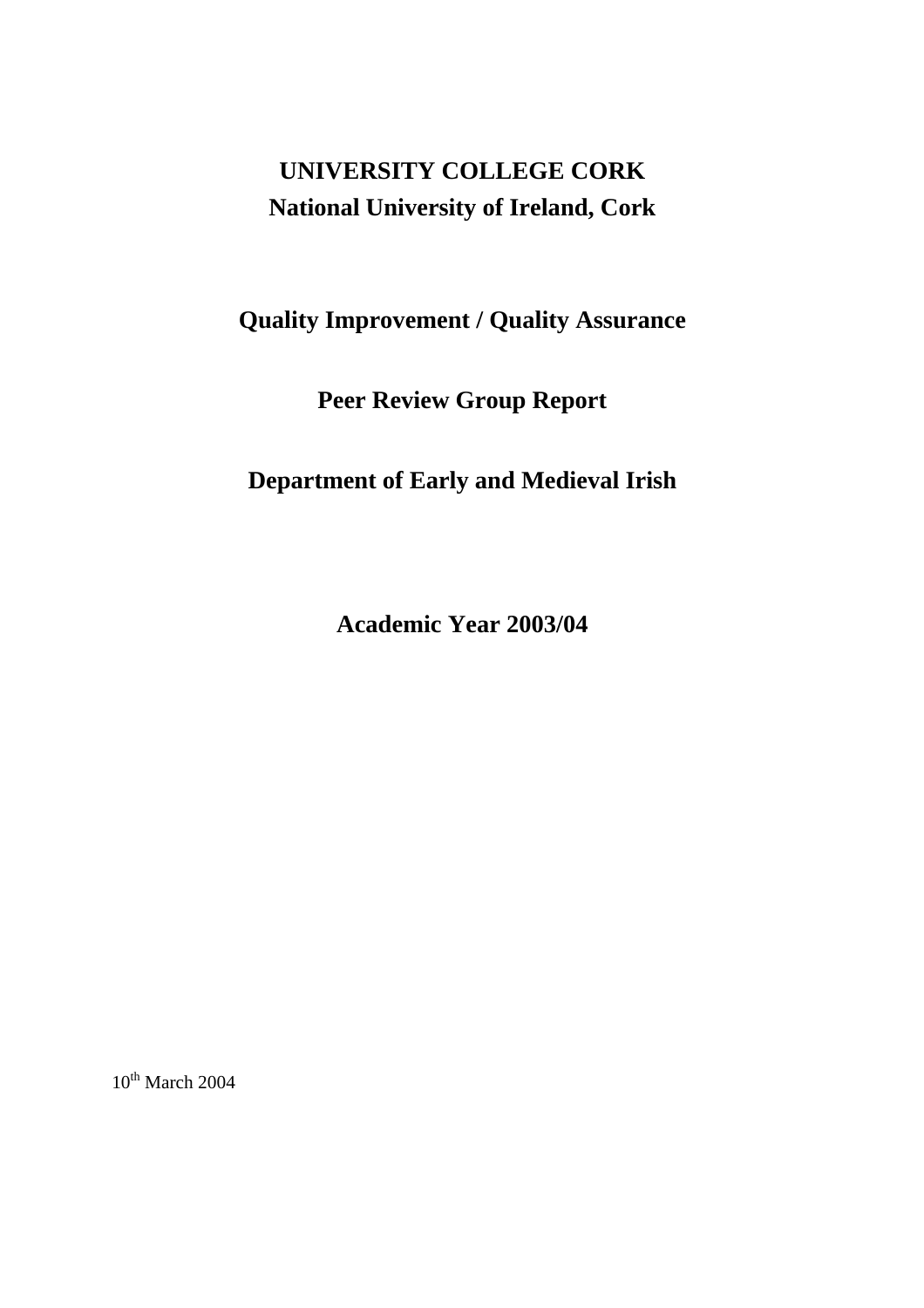## **MEMBERS OF THE PEER REVIEW GROUP:**

Professor Áine Hyland, Professor of Education and Vice-President, UCC (Chair) Professor Éamonn Ó Carragáin, Professor of English, UCC Professor Fergus Kelly, Director of the School of Celtic Studies, Dublin Institute of Advanced Studies, Ireland Professor Thomas Charles-Edwards, Jesus Professor of Celtic, University of Oxford, UK

## **Timetable**

The timetable for the review visit is attached as Appendix A.

## **PEER REVIEW**

#### **Methodology:**

 The externs assessed the department's research and teaching. Áine Hyland (chair) concentrated on the department's administration and staff development. Eamonn Ó Carragáin acted as rapporteur, and concentrated on Library provision, and the standing of the department within the Faculty of Arts and hence within the University. All four members of the group cooperated in drafting the present report.

#### **Site Visit:**

 In the O'Rahilly building, the group visited all rooms assigned to the department. It was very impressed by the efficient use of the limited space available, but was strongly of the opinion that the space made available to the department was inadequate for its needs: in particular for its postgraduates and for its research projects such as 'Locus'. The College should assign extra space to the department as a matter of priority. The group also visited the library, Q+3 and Q-1, and examined the holdings in Early and Medieval Irish and cognate areas, in consultation with the relevant subject librarians.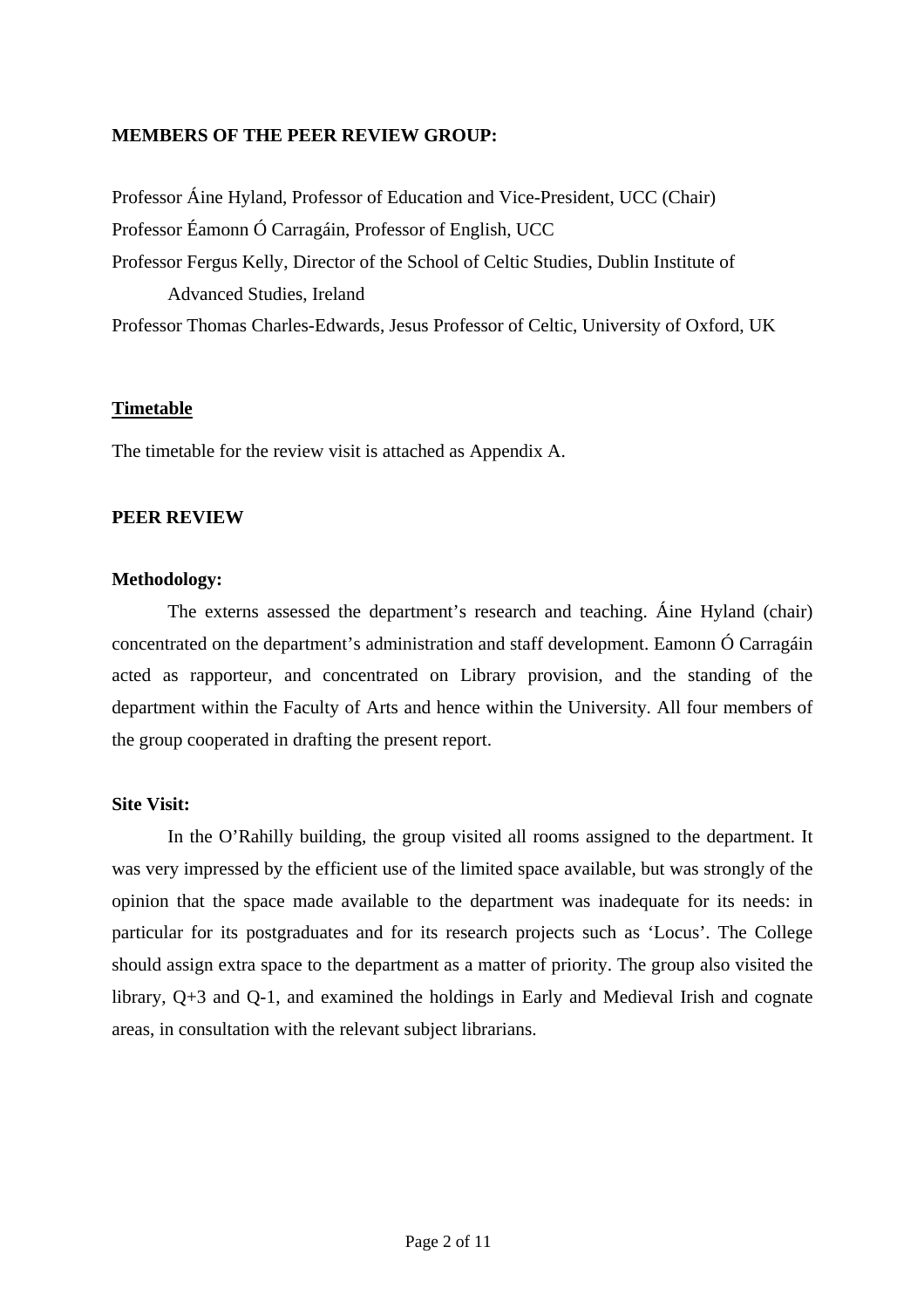#### **Overall analysis**

#### **The self-assessment report presented to the review group by the department:**

 The reviewers found the self-assessment report very readable and coherent. It was realistic, and self-critical where appropriate, and successfully identified all the major strengths of the department and the threats to its further development. The reviewers considered that this impressive report was most helpful, and gave the reviewers an excellent starting-point for their work.

#### **Strengths of the department**:

 The reviewers agree with the self-assessment report that there is excellent communication among staff, and that there is 'an ethos of teamwork, efficient use of resources, and valuing individual skills'. The reviewers felt that the harmonious relations within the department had equally benefited the department's research and its teaching.

 The reviewers were particularly impressed by the close and creative cooperation between the Department of Early and Medieval Irish and the Department of Modern Irish. This cooperation is enhanced by the joint participation of staff of both Departments in the organisation of the annual Irish Texts Society Seminar, and by the welcome occasional participation from the Modern Irish Department in the Department of Early & Medieval Irish weekly staff-postgraduate seminar.

 The students whom the review-group met, both undergraduate and postgraduate, were unanimous and unstinting in their praise for the staff's attitude to students. They repeatedly testified to the staff's generosity with their time, expertise, and even with their own personal libraries.

 The reviewers, and in particular the external reviewers, are agreed that the department has an outstanding reputation, both within the National University of Ireland and internationally. This was fully confirmed by the range and quality of the universities from which the post-graduates came. These included highly prestigious universities in the USA, Europe and Great Britain, including universities which are themselves centres of excellence in Early and Medieval Irish. The reviewers consider that a department that can so ably attract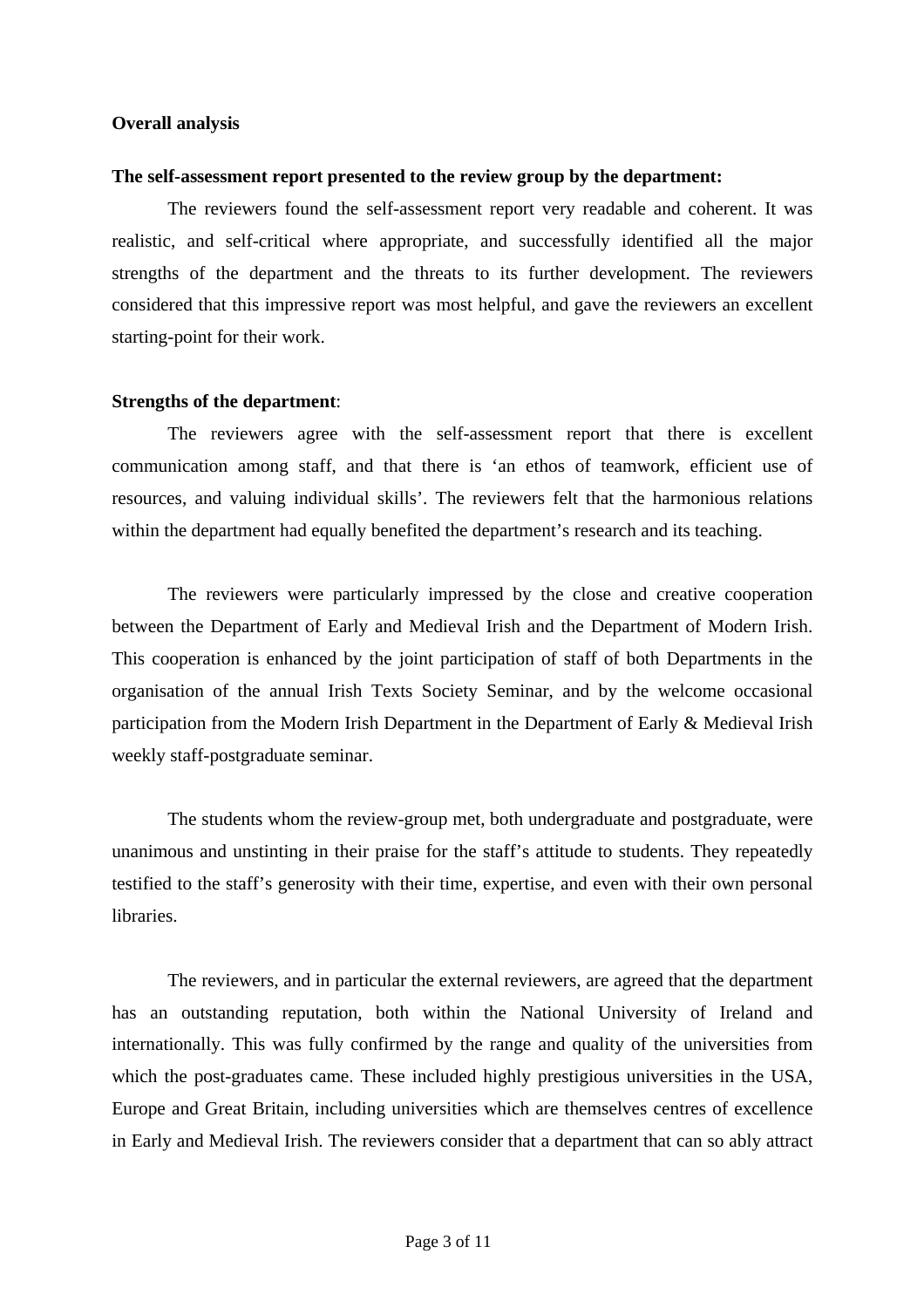postgraduates from overseas is a most valuable resource in which it would be wise for the University to invest.

 The reviewers were impressed by the success of the Department in attracting research money. The Locus project was originally funded through PRTLI1 and is currently funded under Scheme 4 (Projects) of the Irish Research Council for the Humanities and Social Sciences (IRCHSS). A number of research post-graduate students in the Department are funded under the Schemes 1 and 2 of the IRCHSS (post-graduate and doctoral students) and others are funded from various sources including Finnish and U.K. sources. The reviewers were also impressed at the success of the Department in attracting funding through its involvement in the Early Start programme and through JYA students. The continuing ability of the Department to generate income through initiatives of this kind will strengthen the viability of the Department in future years as the university's dependency on government funding will perforce be reduced.

 Taking account of the stage they have each reached in their academic development, all members of the Department, both junior and senior, have excellent research records. The senior members of the department have an enviable record in major research and have published innovative works of the highest scholarly standard. The reviewers were glad that the retired Professor continues to play an active part in the research agenda of the department, particularly through his continued leadership of the 'Locus' project.

#### **Weaknesses:**

 The reviewers noted that, in spite of their remarkable achievements, the members of the department felt that there was a 'difficulty in making their voice heard' within UCC. The reviewers were of the view that this, rightly understood, was a sign of strength rather than weakness: the department is evidently fully and creatively engaged in excellent teaching and in the development of the subject. It is evident that the students from other departments, such as History, who come looking for instruction in Early and Medieval Irish, get an excellent reception and outstanding teaching. The reviewers hope that, partially as a result of the present review, the College will make efforts to demonstrate to the department that their feeling, that it is difficult to make their voice heard, will be shown to be unfounded. The reviewers were unanimous in the view that the department is an outstanding centre of excellence, both in research and in teaching, within the Arts Faculty, and that the successful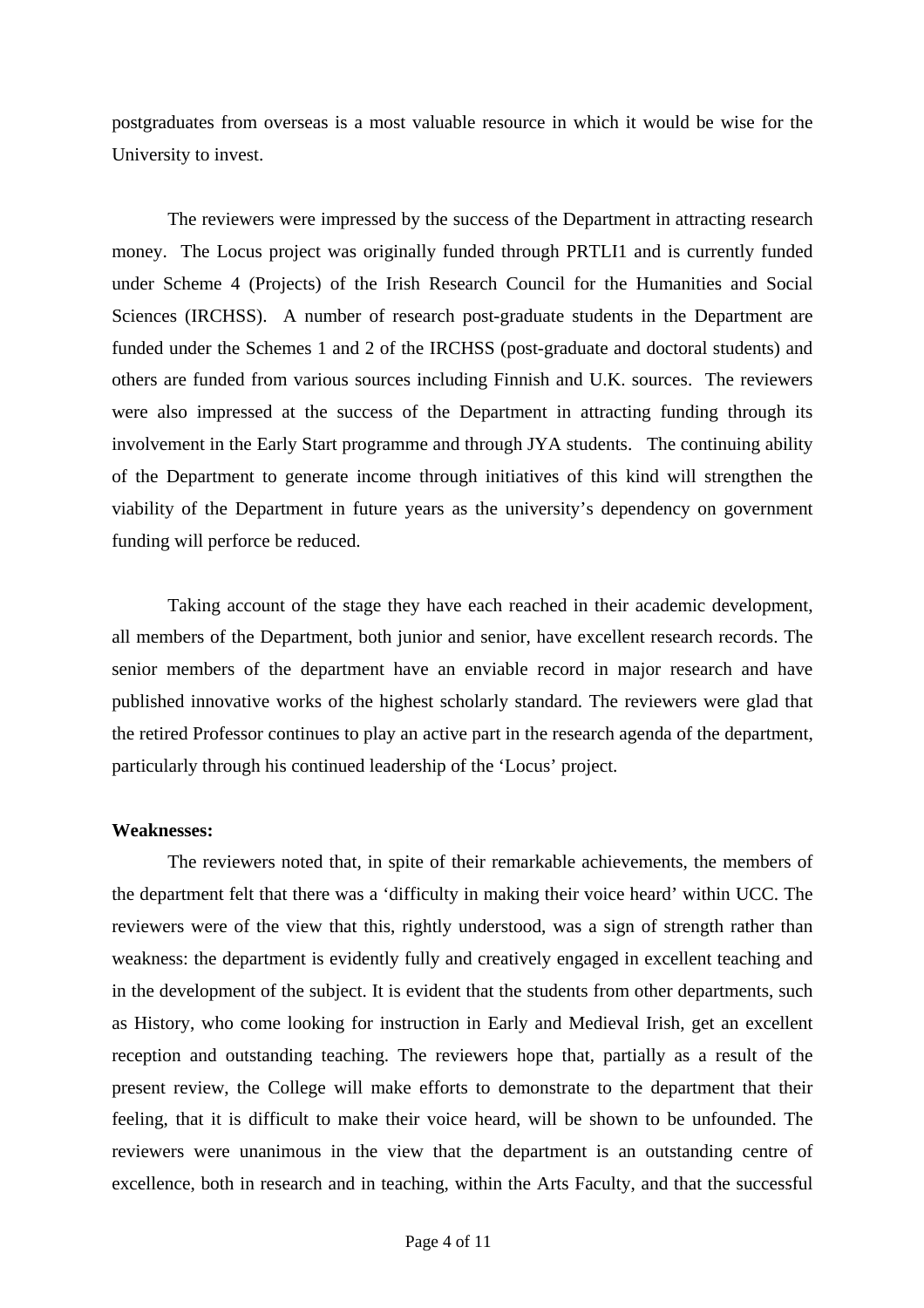consolidation and development of the subject is, and should continue to be, central to the development of the Humanities in the College.

 In the self-assessment report, reference is made to the difficulty in a small department of facilitating staff for extended study / sabbatical leave. The reviewers were sympathetic to this issue and agree that staff should be facilitated in every way possible to avail of sabbatical leave. It is understood that one member of staff has applied this year for an IRCHSS Senior Fellowship. These fellowships provide funding of up to  $\text{\textsterling}88,000$  to the university to provide cover for a member of staff absent for up to a year.

 While there is a large First Year intake into Celtic Civilization, the numbers of students taking the subject in Second and Third years is relatively low. The reviewers recommend that the department should consider seeking recognition for Celtic Civilisation from the Registration Council for Secondary Teachers. Such a development might increase the numbers taking the subject to B.A. level.

### **Threats facing the department:**

The staffing complement of the Department consists of four staff. At present the Chair of Early and Medieval Irish is vacant, following the retirement last year of the holder of the Chair of the Department. A temporary contract lecturer, initially appointed to the Department to cover teaching requirements in advance of the retirement of the professor, currently holds the fourth post. The other three posts are filled by an Associate Professor, a Senior Lecturer and a College Lecturer. The reviewers concurred with the view of the Department that its staffing should be maintained at pre-2003 levels, that is, with the vacancy in the chair filled, and with three other full-time appointments. The reviewers considered that the chair should be filled as a matter of urgency in order to ensure that the Department of Early and Medieval Irish continue as a centre of excellence in UCC.

## **Opportunities:**

If the university assigns to the department the resources which it needs (centred on a Chair), then the reviewers consider that the department is likely to be pivotal to any future development of Irish Studies within the University. Granted the necessary resources, one possible innovation for the department might be to collaborate, in the context of the School of Languages, with the Departments of Modern Irish, Classics, French and English to develop a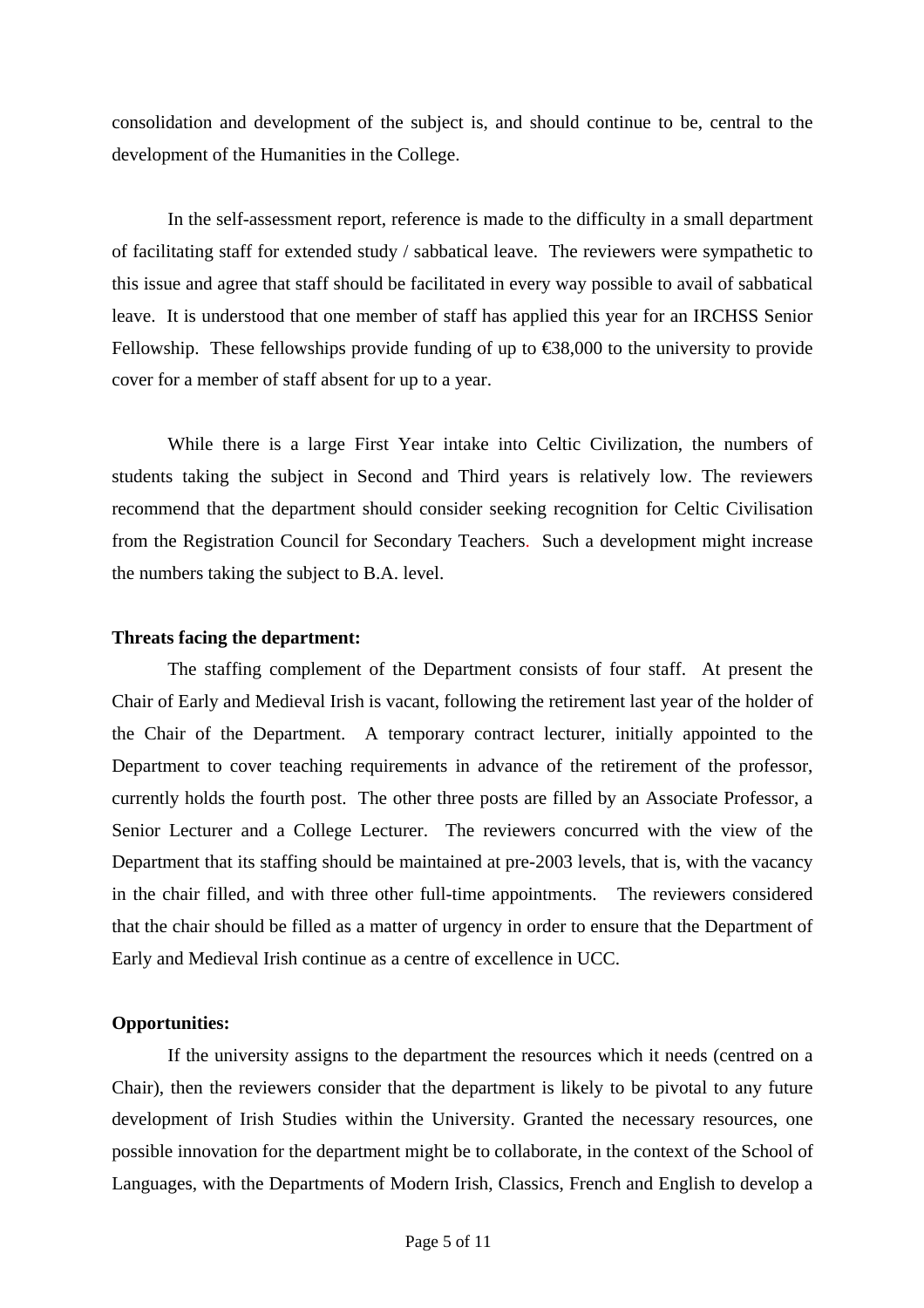unified course in Medieval and Modern Irish Literatures. Any such future development should not interfere with the coherence and academic standards (in particular the linguistic standards) of the successful existing Diploma in Irish Studies.

## **Benchmarking:**

 The External Reviewers agree with the Self-Assessment Report in its claim that 'the Department offers a broader spectrum of instruction in Celtic Civilisation than any other undergraduate programme in existence' (p. 38). They very much hope that the Department may be able to extend the teaching of Medieval Welsh (already provided for graduates), and in this way reinforce the broadly Celtic, as opposed to simply Irish, provision which the department offers. The externals felt it to be regrettable that, in the course of the last generation, less Irish has been taught in Wales and less Welsh has been taught in Ireland, and that the two cultures have thus started to drift apart academically. The Reviewers recommend that the UCC Authorities help and encourage the Department of Early and Medieval Irish, under the auspices of the East-West dimension of the Anglo-Irish agreement, to reinstate the Celtic Studies network which worked well in the 1980s (Self-Assessment Report, p. 31). If, for example, a postgraduate student of Welsh could spend a year at Cork to help in the teaching of Welsh, and vice versa, then Irish would be strengthened in Wales and Welsh in Ireland. In this regard, the Reviewers draw attention to the existing links with Rennes and other universities (p. 31), and the annual Harting scholarship which has enabled Dutch to be regularly offered at UCC.

## **Findings of the Peer-Review Group**

#### **Departmental organisation and Planning:**

 The Review Group was highly impressed by the close collaboration between Early and Medieval Irish and Modern Irish, in a situation where both departments retained their separate identities. This collaboration was evident in the sharing of secretarial and postgraduate facilities, and in joint seminars. The group recommends that the separate identity of the Department of Early and Medieval Irish should continue to be recognized, and sees the early filling of the chair as essential to this end. The review group was conscious that, in some administrative areas of the university, the separate identities of these two departments was not at present fully recognized: indeed, some areas of the College administration seem to be under the misapprehension that there is one single Department of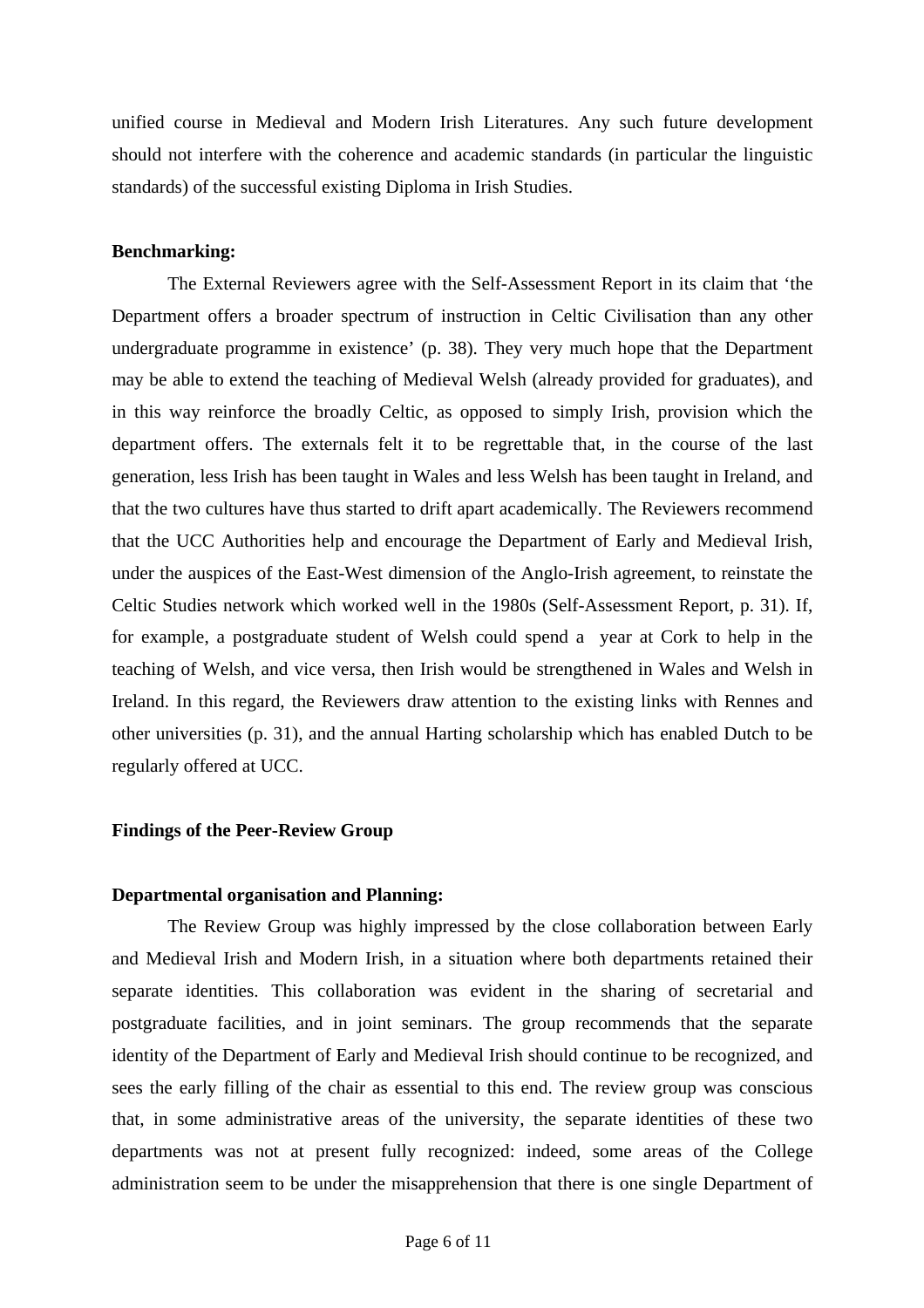Irish. This confusion is exacerbated by the fact that, in recent years, the Finance Office has allocated a single budget code to both departments. In order to ensure that this confusion will cease, the review group recommends that separate budgets, under two separate budget codes, be allocated to the Department of Early and Medieval Irish and to the Department of Modern Irish. In the course of the Peer Review, the Heads of both departments, the Dean of Arts and the Registrar agreed with this recommendation; and the representative of the Finance Office agreed that, if the Department of Early and Medieval Irish and the Department of Modern Irish both requested it, there would be no difficulty in implementing the recommendation.

## **Teaching and Learning:**

 The review group recognizes and appreciates the substantial teaching load carried by every member of the department. The group recognizes that tutorial support has to be limited by the resources and staffing available to the department. Nevertheless, the group considers that, particularly in First Arts, it is important to move away from the more passive forms of learning associated with the traditional lecture format, and to encourage a more active engagement in learning through discussion, writing and debate. The department might consider consolidating and strengthening their existing tutorial system by building the tutorials into the assessment system, and in particular by assigning marks to students' attendance and contribution at tutorials. As the number of senior staff is so limited, postgraduate and postdoctoral students, including Government of Ireland scholarship holders after their first year, might be considered for such teaching. The review-group considered that such teaching experience would be valuable for the high-quality postgraduates attracted by the department.

## **Length of Christmas Vacation:**

 The Review Committee noted with sympathy the statement (p. 36) that the Christmas vacation is 'inadequate', particularly in view of the essay marking and correcting needing to be done during it (see p. 18). It recommends that the College Authorities give consideration to lengthening the Christmas Vacation to three weeks. The issue of introducing a reading week in the middle of each of the twelve-week semesters was raised by some of the reviewers. Such a **reading week** has apparently already been introduced in a number of departments. This possibility might be discussed at the level of the Faculty of Arts, but if such a development occurs, it would be important to ensure that the overall student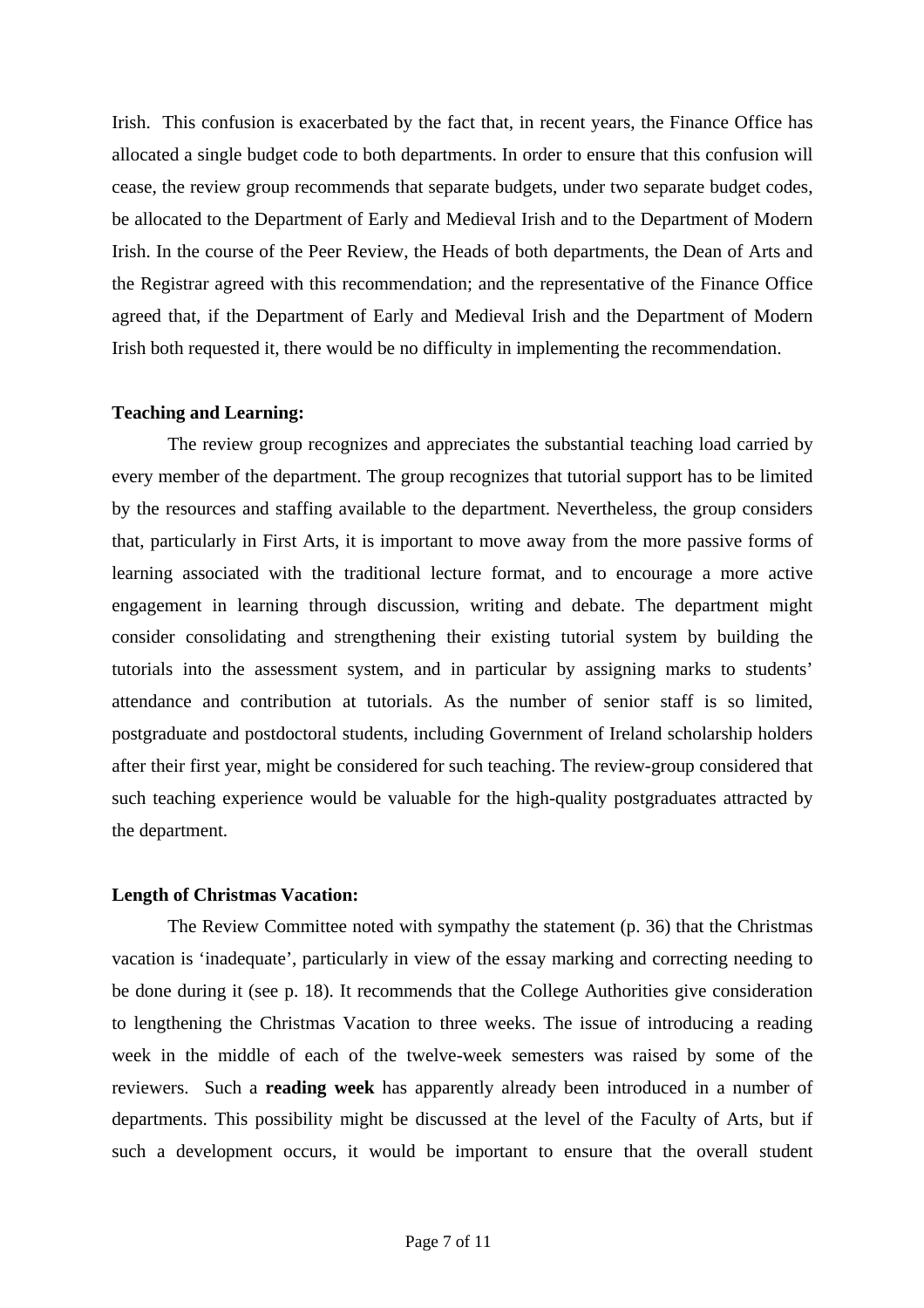experience be maintained at its current high level and that no dilution occur in the course quality or in the length of the teaching year.

## **Library support:**

The reviewers noted with satisfaction that the library provision for Celtic Studies in general, and Old and Middle Irish in particular, is good. On their visit to the Library the Reviewers were impressed by the good relations which the Department has built up with the relevant Subject Librarians and with Special Collections, to which the Department has on occasion contributed generously from Departmental allocations. There are however gaps in Welsh which might quite easily and cheaply be remedied. There are also major gaps in the European patristic, literary and historical source material needed to place Old and Middle Irish writings in a European cultural context. The reviewers recommend that the Department establish close working relations with the administrators of the PRTLI grant for 'Transmissions and Transformations of the Ancient World', in order to help fill some of these gaps.

## **Research and Scholarly Activity:**

 The Review Group wish to commend the success of the department in attracting funding from a diverse range of sources, both within and outside the country.

 The Review Group is strongly of the opinion that regular study leave is vital to the continued research success of the department. It therefore fully agrees with the Department that it should gain a post-Doctoral Teaching Fellow, so as to release full-time members of the department for regular Study Leave. This Fellowship might be funded from increased revenue from, and increased departmental sharing of, JYA funds. The Department should be given an increased proportion of the fees paid by overseas students. An appropriate portion of the Summer School and Early Start fees should be assigned to the department.

## **Final conclusions:**

The department has created, with very limited resources, a very enviable record both in teaching and in research. The University should proceed as soon as possible to filling the chair of Early and Medieval Irish, and should realise that a well-resourced Department of Early and Medieval Irish is central to the future development of Irish Studies within the University.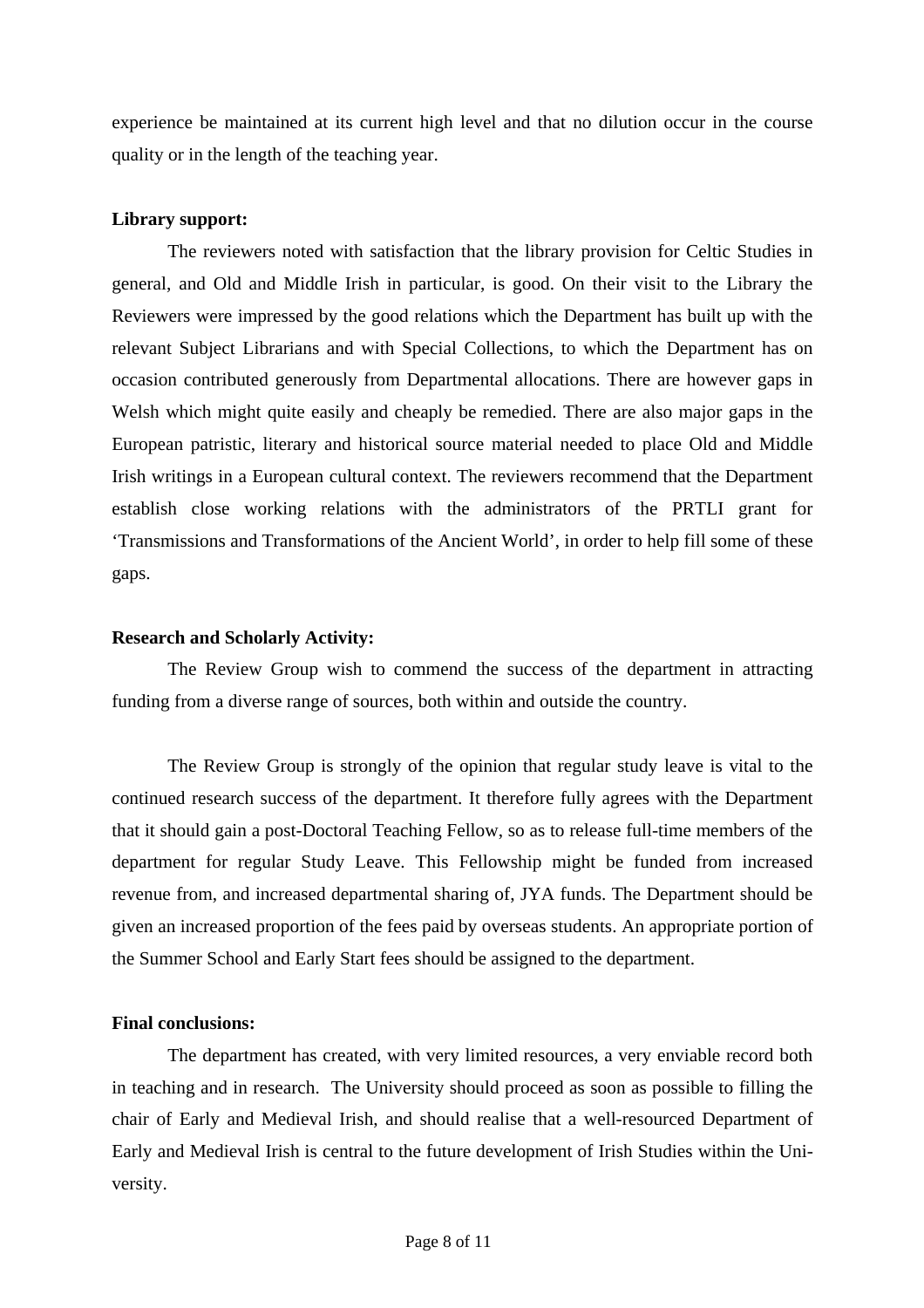## **Appendix A**

## **Timetable for conduct of Peer Review Visit**

## **Roinn na Sean-Ghaeilge**

## *Sunday 11th January 2004*

- 18.00 Meeting of members of the Peer Review Group Briefing by Director of Quality Promotion Unit, Dr. N. Ryan. Group agrees final work schedule and assignment of tasks for the following 2 days. Views are exchanged and areas to be clarified or explored are identified.
- 20.00 Dinner for members of the Peer Review Group and members of Department:

## *Monday 12th January 2004*

08.30 Convening of Peer Review Group

Consideration of Self-Assessment Report

- 09.00 Professor Máire Herbert, Head of Department
- 09.30 All staff of Department

Meetings with individual members of staff

- 11.00 Dr. Caitríona Ó Dochartaigh
- 11.20 Dr Kevin Murray
- 11.40 Dr. John Carey
- 12.00 Ms. Siobhán Ní Dhonghaile
- 12.20 Ms. Maude Vernon
- 14.00 Visit to core facilities of Department, escorted by Professor Máire Herbert
- 14.30 Representatives of undergraduate students

First Year Ciara Hennessy Keelin Smyth, Tom Curtin (mature)

Second Year Jerry Kelleher (mature) John Weldon (mature)

Third Year Máiréad Mooney Susan O'Connell

Visiting Student(s) Steven O'Neill (VSUS) Caroline Bozec (VSEU)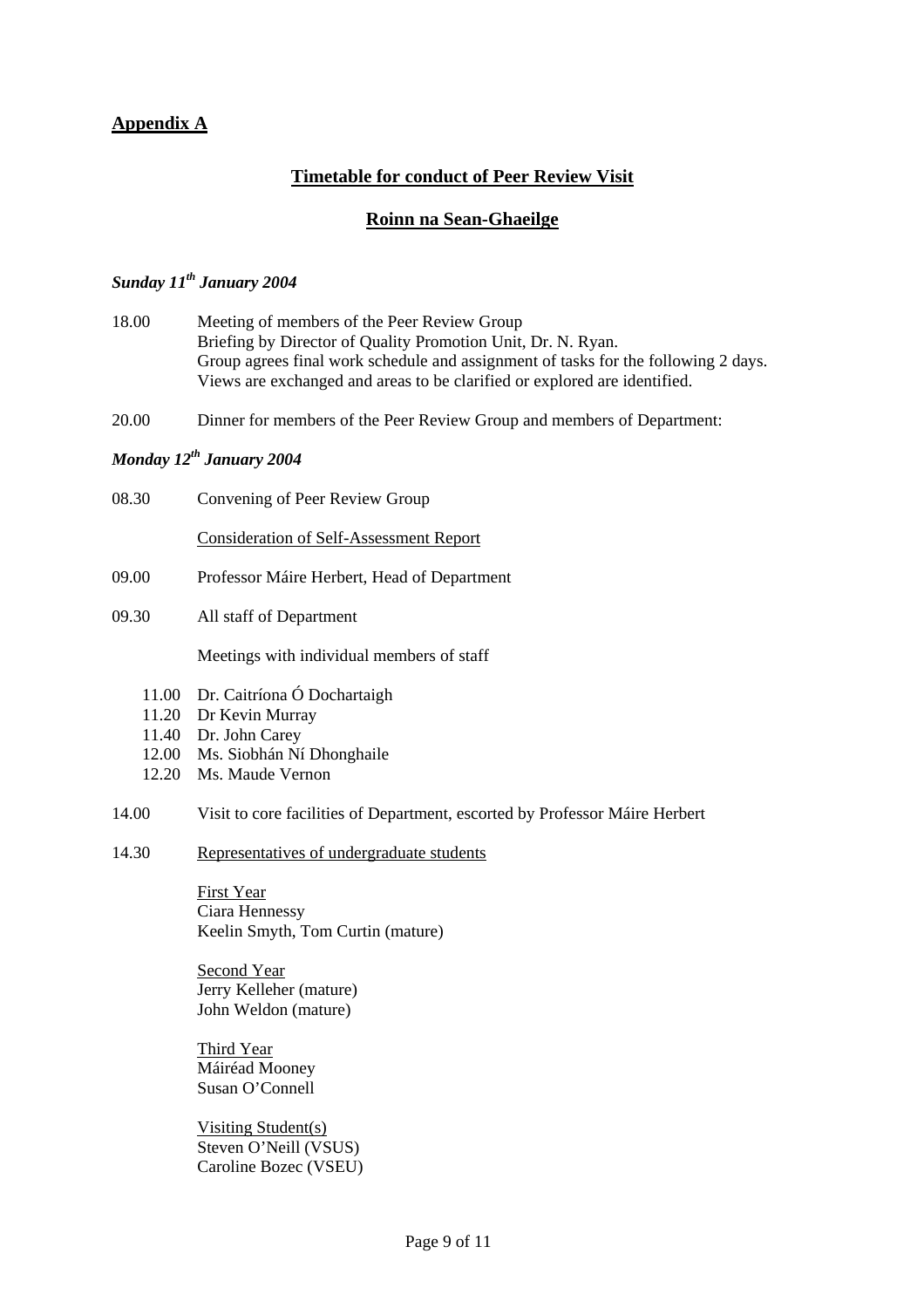Evening Student(s) Paul Tassie  $(4<sup>th</sup>$  year)

15.30 Representatives of postgraduate students

Amy Morel-Berthier Andrea Jones Eleanor Neff Harriet Thomsett Katja Ritari Phillip Bernhardt-House Simon Lambrecht

#### 16.00 Researchers

Dr. Diarmuid Ó Murchadha Dr. Donna Thornton Dr. Clodagh Ní Dhubhnaigh Ms. Emma Nic Cárthaigh

## 17.00 Meetings with representative selections of recent graduates, employers and other stakeholders

Professor Emeritus Pádraig Ó Riain BillyWilliams Brian Ó Donnchadha Diarmuid Scully Máire Ní Dhuigneain Maria Elena O'Brien Mary Steele Michael O'Callaghan Shane Lehane

19.00 Meeting of Peer Review Group to identify remaining aspects to be clarified and to finalise tasks for the following day followed by a working private dinner for members for the Peer Review Group

# *Tuesday 13th January 2004*

| 08.30 | Convening of Peer Review Group                                                                                                                  |
|-------|-------------------------------------------------------------------------------------------------------------------------------------------------|
| 09.00 | Professor Aidan Moran, Registrar & Vice-President for Academic Affairs,                                                                         |
| 09.30 | Professor Seán Ó Coileáin, Dean of Faculty of Celtic Studies                                                                                    |
| 10.00 | Visit to $Q+3$ , Boole Library, meeting with Ms. Margot Conrick, Head of Information<br>Services and Ms. Olivia Fitzpatrick, Subject Librarian, |
| 11.30 | Ms. Carmel Cotter, Finance Office                                                                                                               |
| 12.00 | Professor Kevin Collins, Vice-President for Research Policy & Support                                                                           |
| 12.30 | Professor Máire Herbert, Head of Department                                                                                                     |